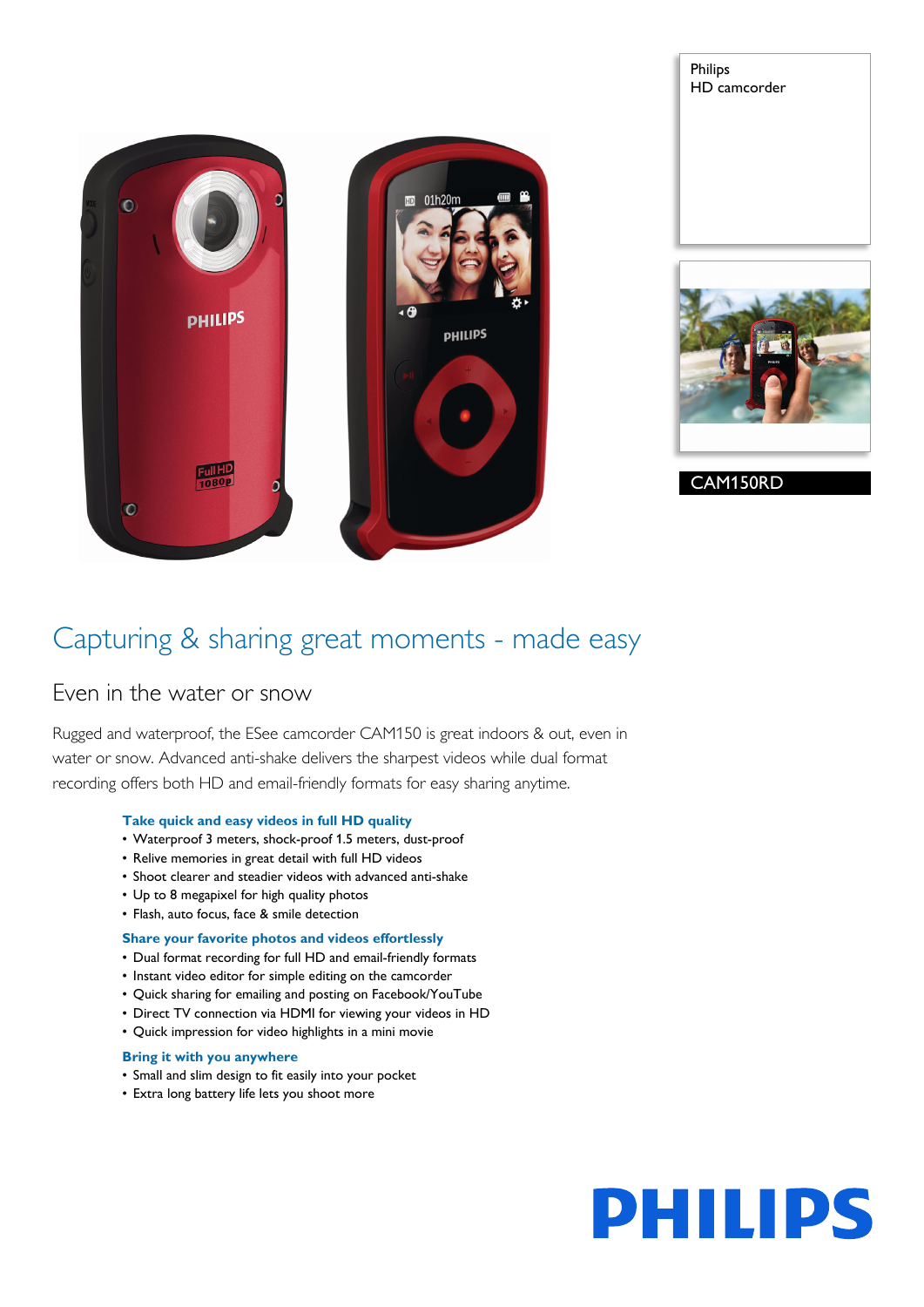# **Highlights**

#### **Quick sharing**



With the built-in Windows software, you can post your movies on websites like YouTube, Facebook, Twitter and Vimeo with no fuss. For Mac users, you can easily organize, edit and share with iMovie from iLife. With an advanced compression technique, the HD video format (H.264) used by the Philips camcorder can generate smaller files than those from standard camcorders, digital cameras and mobile phones without any loss in video quality, so you can share them faster! These files can also be used by other programs like iPhoto and Windows Movie Maker.

#### **Advanced anti-shake**



Advanced anti-shake lets you take great videos that you will always be proud to share. Steady and undistorted videos are ensured by gyro sensors that are armed with advanced algorithms. The sensors take measurements of the distance between the ground and the camera lens, and make the necessary

corrections whenever the camcorder wobbles. This advanced technology gives you blur-free pictures every time, letting you capture the best moments in life in amazing videos.

#### **Dual format recording**



Full HD videos are great for watching on HD TVs. But should you want to email the video or share it online, the large HD file will have to be compressed and converted into an emailfriendly format. Your camcorder takes away that hassle by offering dual format recording. Turn the feature on and your videos are recorded in two formats simultaneously – full HD (1080p) and email-friendly QWVGA (240p) formats. This lets you enjoy your videos to the fullest on your HD TV, and gives you a format you can immediate share electronically.

#### **Full HD (1080p) videos**



Capture and enjoy videos in full high definition quality (full HD 1080p). "1080" refers to the

display resolution, in terms of the number of horizontal lines on screen. "p" stands for progressive scan, or the sequential appearance of the lines in each frame. 1080p gives video quality that is superior to that found in typical mobile phones and digital cameras. In addition, the camcorder uses the same video format as Blu-ray players and discs – H.264. This highly sophisticated format delivers superb HD picture quality, letting you savor crystal clear memories on video.

#### **Quick impression**



Make a quick summary of the videos you have shot – all with the click of a button. Quick impression automatically extracts highlights of your latest videos and strings them into a synopsis of your recordings. View the essence of your videos instantly or use the summary to simply remind yourself of what you have shot. All you have to do is select Quick Impression on your camcorder. Reliving memories has never been easier.